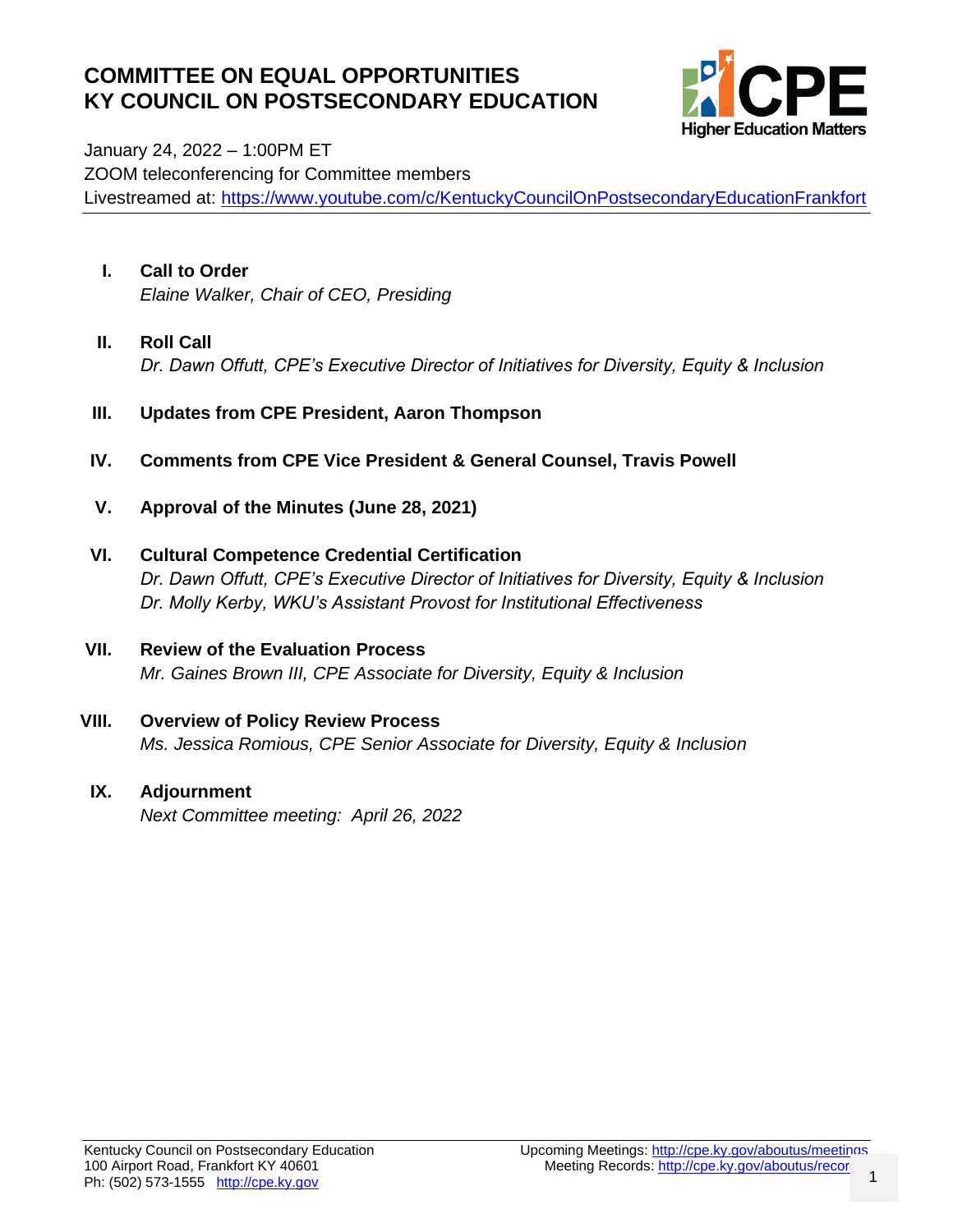#### **DRAFT MINUTES**

Council on Postsecondary Education

| Type: | Committee on Equal Opportunities                                            |
|-------|-----------------------------------------------------------------------------|
| Date: | June 28, 2021                                                               |
| Time: | 1:00 p.m. ET                                                                |
|       | Location: Virtual Meeting – Committee member by ZOOM teleconference. Public |
|       | viewing at: https://youtu.be/4bzZTfB_O0s                                    |

#### **WELCOMING & CALL TO ORDER**

The Committee on Equal Opportunities met Monday, June 28, 2021, at 1:00 p.m., ET. Pursuant to Executive Order 2020-243 and a memorandum issued by the Finance and Administration Cabinet dated March 16, 2020, and in an effort to prevent the spread of Novel Coronavirus (COVID-19), the Committee met utilizing a video teleconference. Members of the public were invited to view the meeting virtually on the CPE YouTube page: [https://youtu.be/4bzZTfB\\_O0s](https://youtu.be/4bzZTfB_O0s). Committee Chair Robert H. Staat presided.

#### **ATTENDANCE**

Members attended: Whitney Allen, David Carpenter, Alfonso De Torres Nuñez, Rochelle Brown, Robert Croft, Luv'Tesha Robertson, and Robert Staat.

Members not in attendance: Terrance Sullivan

Deverin Muff, CPE's Associate for Diversity, Equity & Inclusion, served as recorder of the meeting minutes.

#### **CPE UPDATES**

Mr. Travis Powell spoke about Dr. Aaron Thompson receiving a 3-year term extension until June 20, 2026. The CPE board met on Friday, June, 25. There was a small tuition increase and the Cultural Competence certificates have been approved. Rick Smith has been hired as the Associate Vice President for Workforce and Economic Development. The Shot for a million initiative partnership has been announced with the Governor.

#### **APPROVAL OF MINUTES**

The minutes of the June 25, 2021 and April 26, 2021meetings were approved as presented.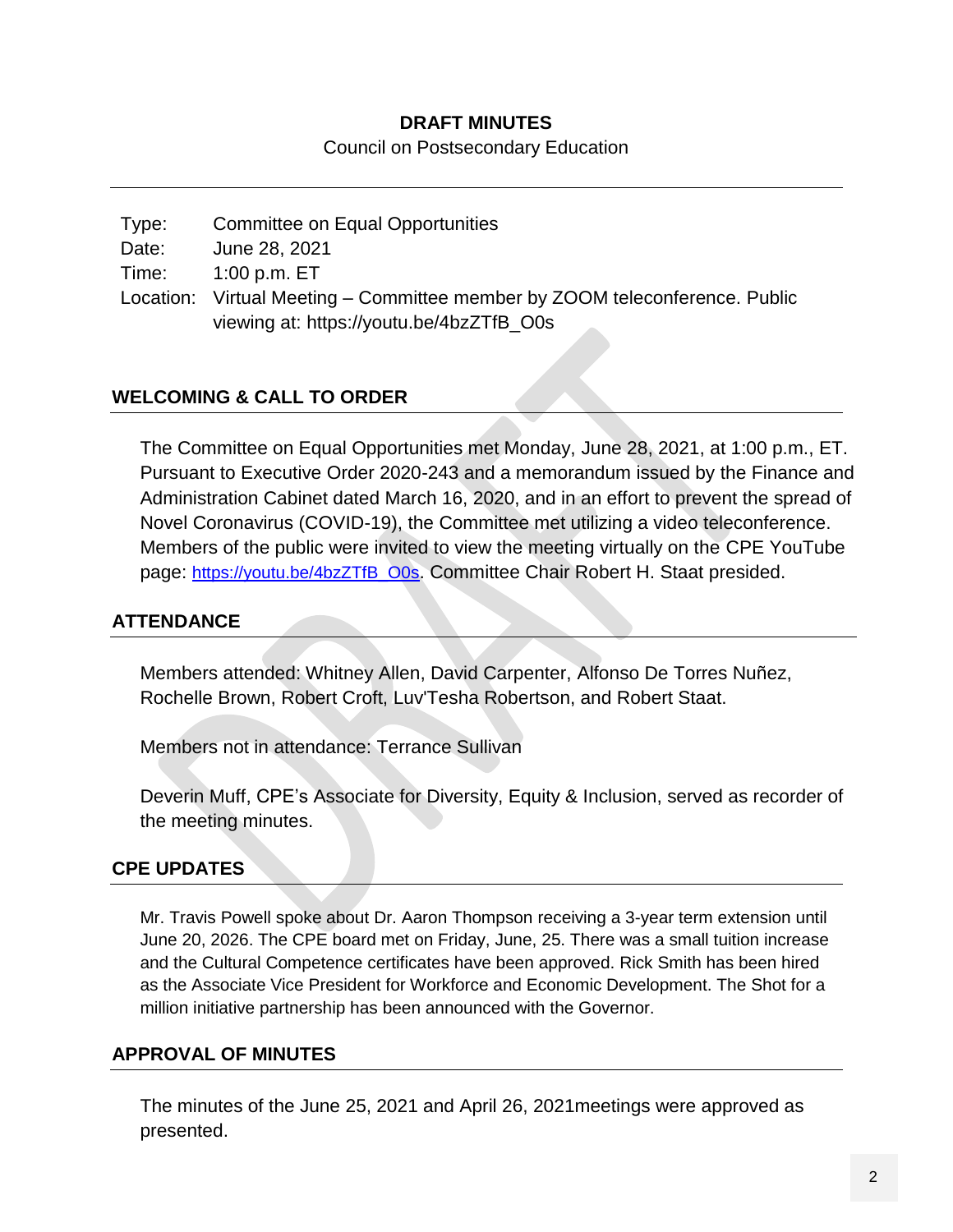MOTION: Dr. Robertson motioned to approve the January 25, 2021 minutes as presented. Mr. Carpenter seconded the motion.

MOTION: Mr. Carpenter motioned to approve the April 26, 2021 minutes as presented. Mr. Allen seconded the motion.

#### **REVISIONS TO INSTITUTIONAL STRATEGIES**

Dr. Staat presented the strategy revisions for Big Sandy Community & Technical College, Hazard Community & Technical College, Jefferson Community & Technical College, Morehead State University, University of Louisville, and Western Kentucky University. All of the proposals were approved.

MOTION: Dr. Robertson to approve the strategy revisions. Mr. Allen seconded the motion.

#### **OTHER BUSINESS**

Dr. Muff presented about the high impact practices nationally and statewide.

Dr. Offutt talked about the Cultural Competence Certification. The CPE board has approved the Cultural Competence Certification process. Dr. Offutt also mentioned the schools that are planning on piloting the program. Those schools are Bluegrass Community & Technical College, University of Louisville, and Northern Kentucky University.

Dr. Staat presented the meeting dates for the 2021-2022 academic year.

MOTION: Mr. Allen motioned to approve the meeting dates. Mr. Carpenter seconded the motion.

Frankfort was also proposed as a possible meeting location for the October meeting with a hybrid option that will still be available for those members who cannot attend in person.

#### **ADJOURNMENT**

The Committee adjourned at 2:03 P.M. ET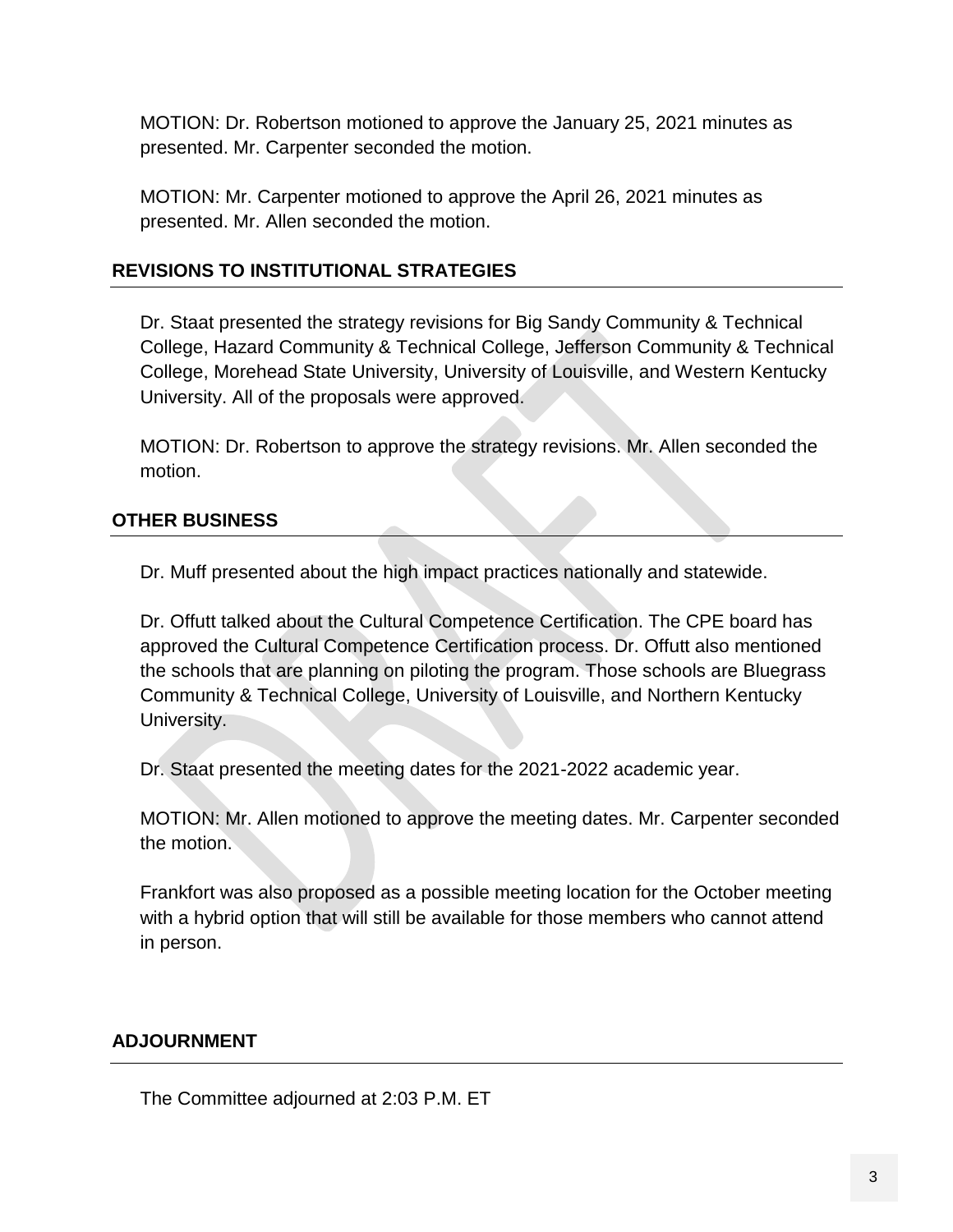MOTION: Mr. David Carpenter made the motion to adjourn the meeting. Mr. Allen seconded the motion.

*MINUTES REVIEWED AND APPROVED BY THE COMMITTEE: \_\_\_\_\_\_\_\_\_\_\_\_\_\_\_*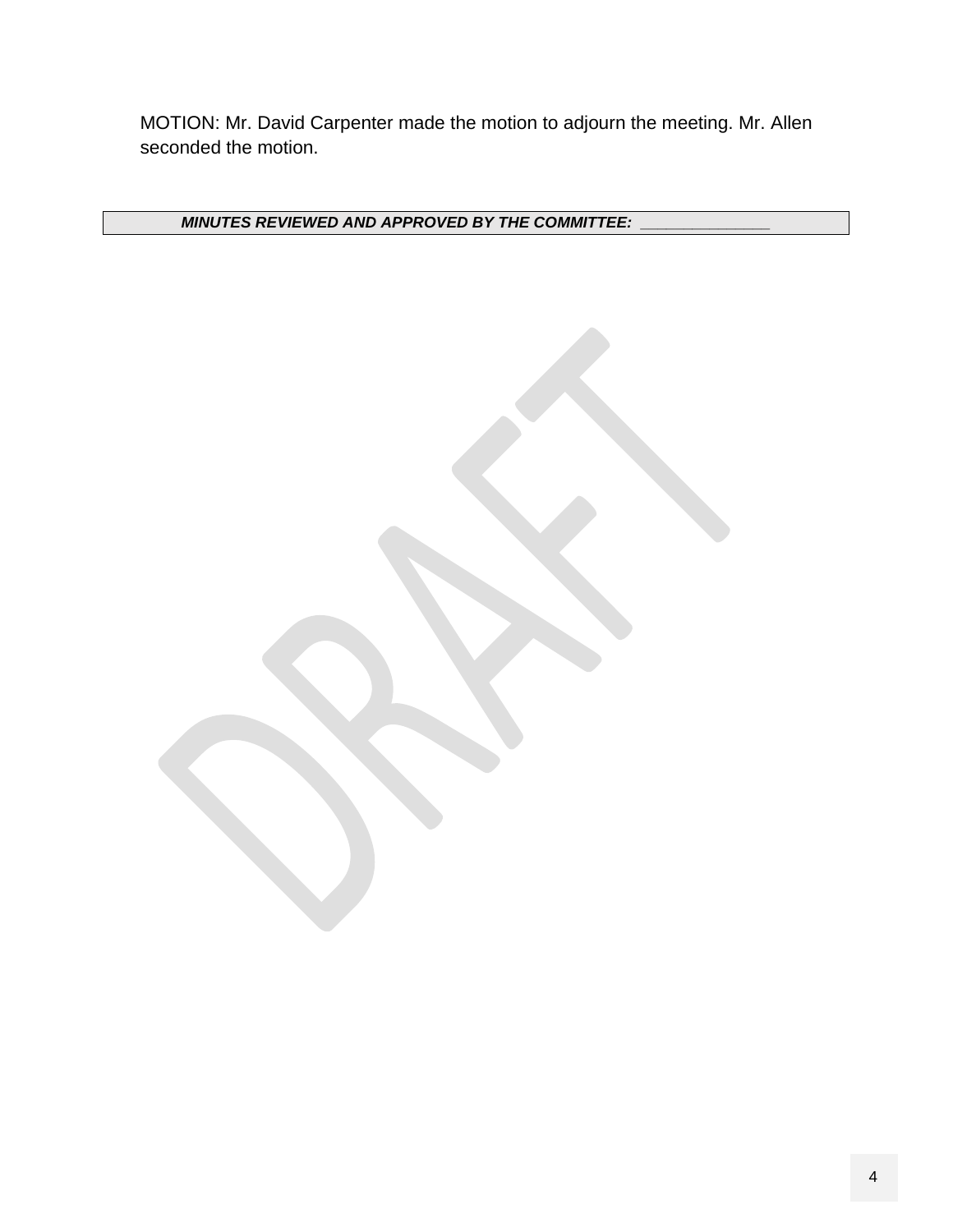

# **Diversity, Equity & Inclusion Policy Implementation**

Gaines Brown III Associate for Diversity, Equity & Inclusion January 24th, 2022

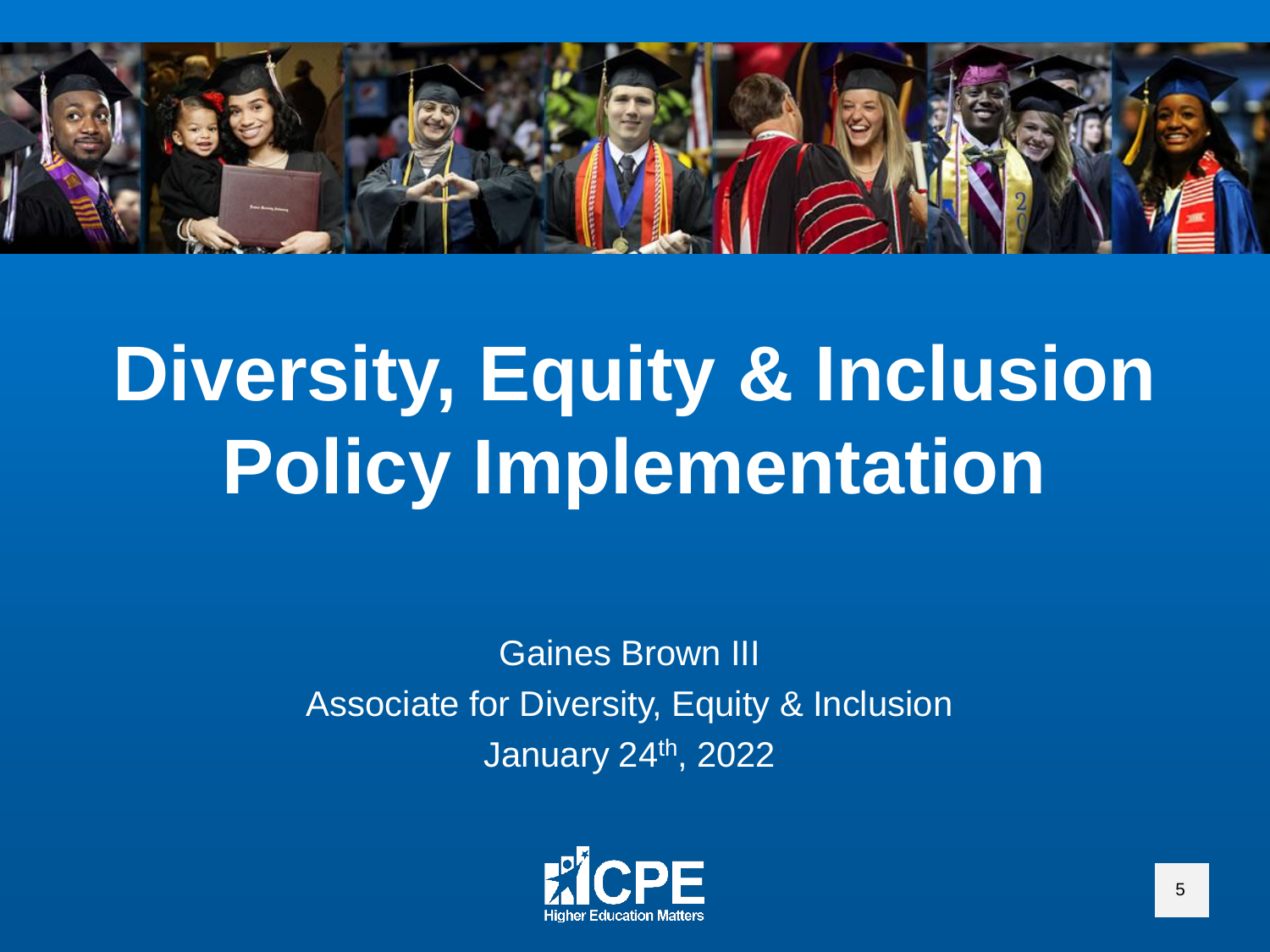### **Diversity Policy**



- The Desegregation Plan (1982)
- The Committee on Equal Opportunities (2008)
	- KRS 164.020(19)
	- 13 KAR 2:060(19) Kentucky Public Postsecondary Education Diversity Policy (2010)
- Kentucky Public Postsecondary Education Policy for Diversity, Equity and Inclusion (2016)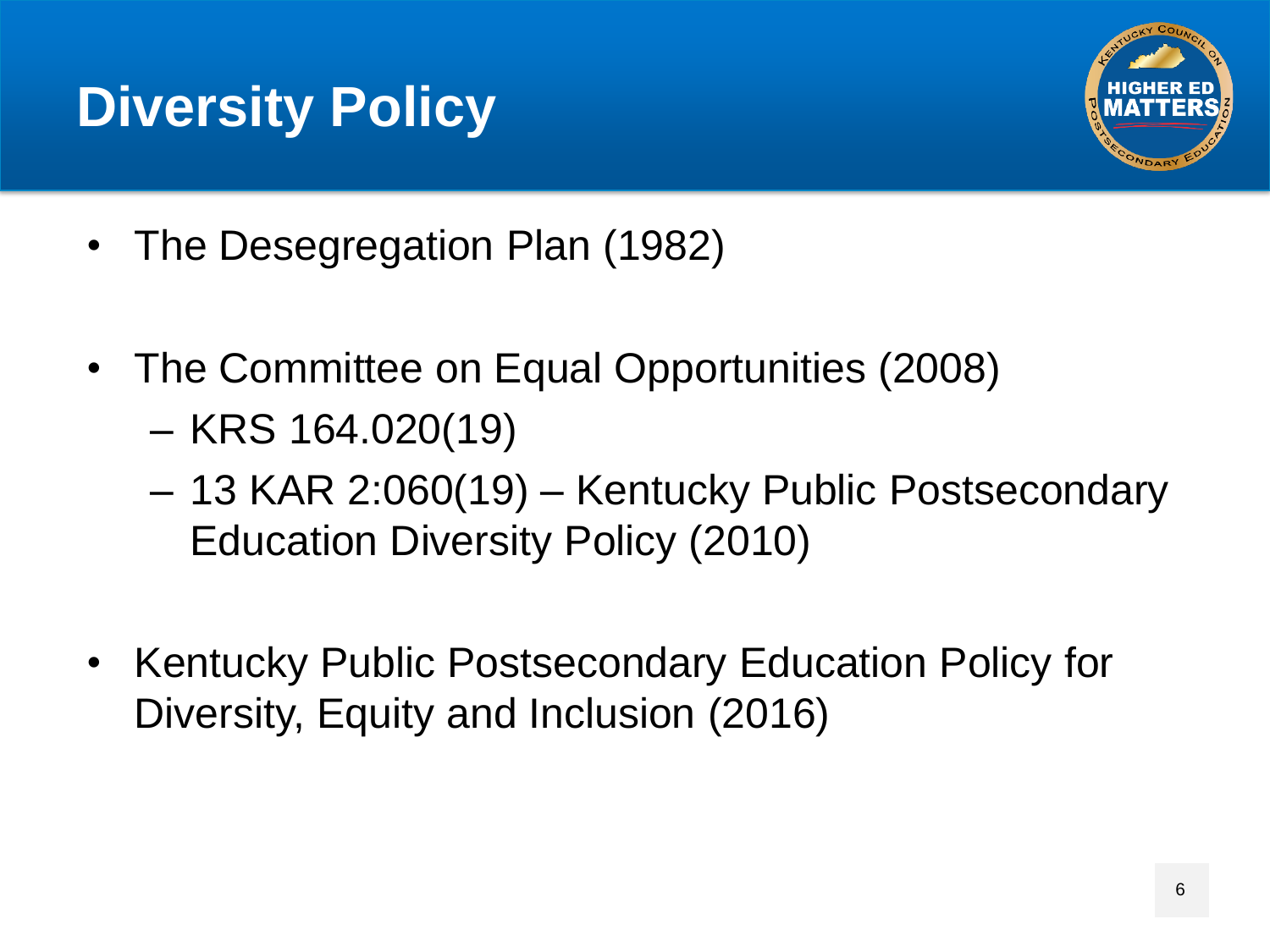### **Diversity Policy: Focus Areas**



**Opportunity**: Maintaining a diverse student body is an essential contribution to the educational experience of Kentucky's postsecondary students. (Diversity)

**Success**: While maintaining a diverse student body is essential, institutions must commit to helping those students be successful when they arrive on campus. (Equity)

**Impact**: To fully realize the positive effects of diversity, Kentucky's public institutions must become communities that provide an inclusive and supportive environment for a diverse group of students. (Inclusion)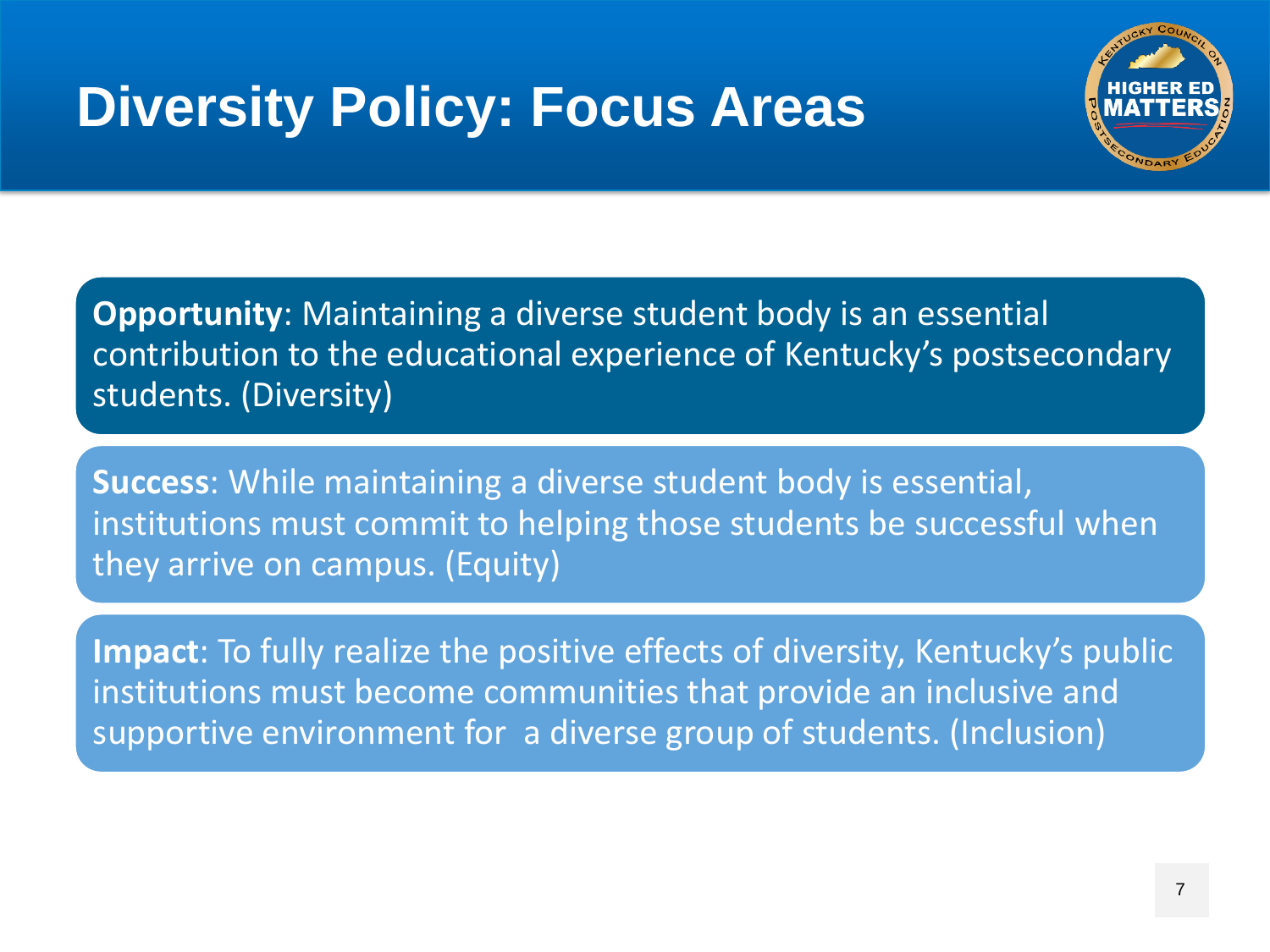## **Diversity Policy: Institutional Plans**



### Plans must:

- Identify strategies in the three focus areas: Opportunity, Success and Impact
- Outline an appropriate plan for assessment
- Must demonstrate institution-wide responsibility
- The Committee on Equal Opportunity provides policy oversight and plan implementation.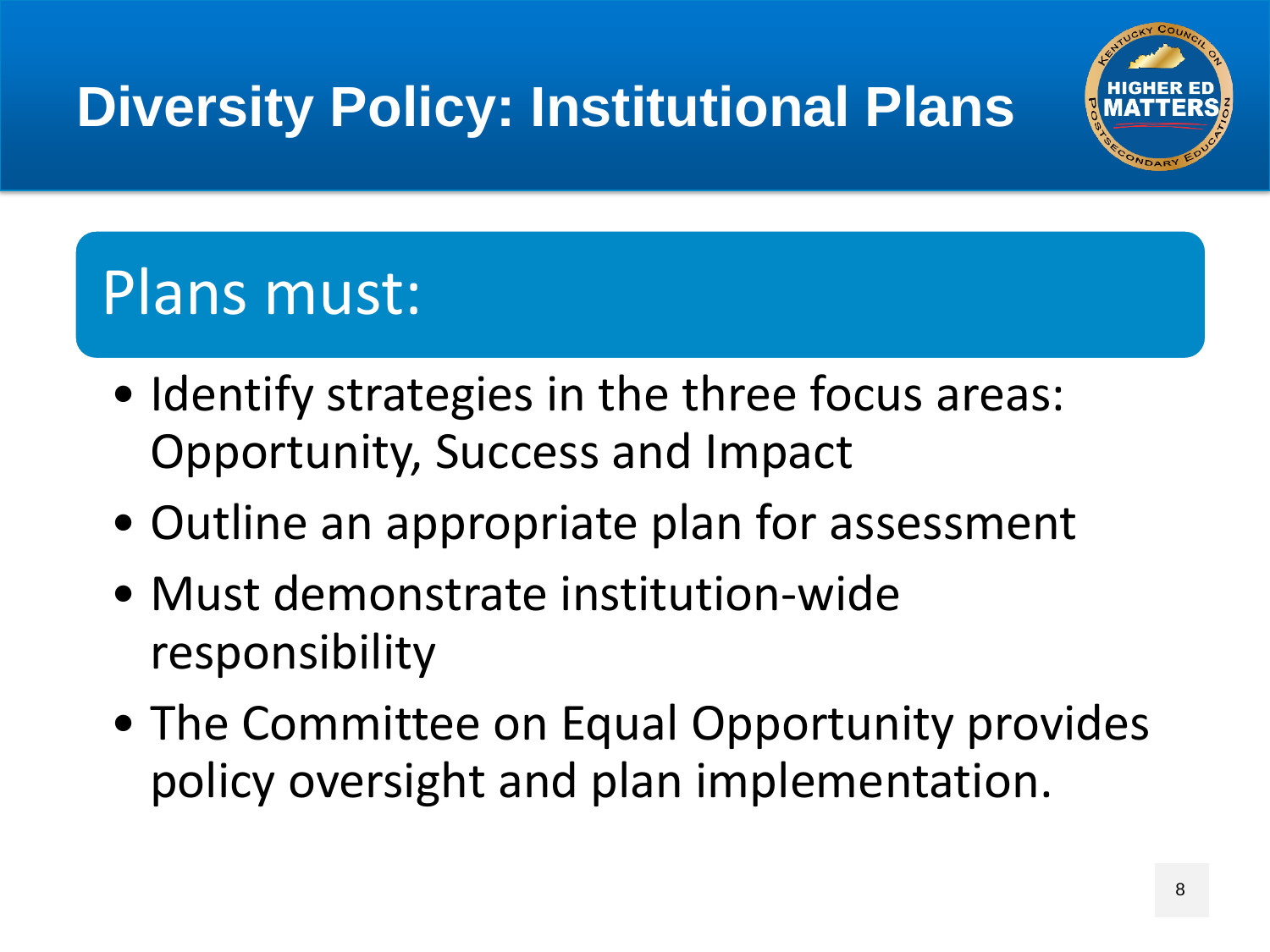### **Diversity, Equity, and Inclusion Plan Report Evaluation**



- Annual Report (2021)
	- Qualitative Report Submitted in March.
	- 2020 2021 Data Analyzed.
- Evaluated based on a Rubric Divided into 2 Sections.

**Quantitative** 

Universities - 18 possible points KCTCS - 16 possible points

**Qualitative** 

18 possible points

Minimum Score for Eligibility to Offer New Programs 24 for Universities

22 for KCTCS Institutions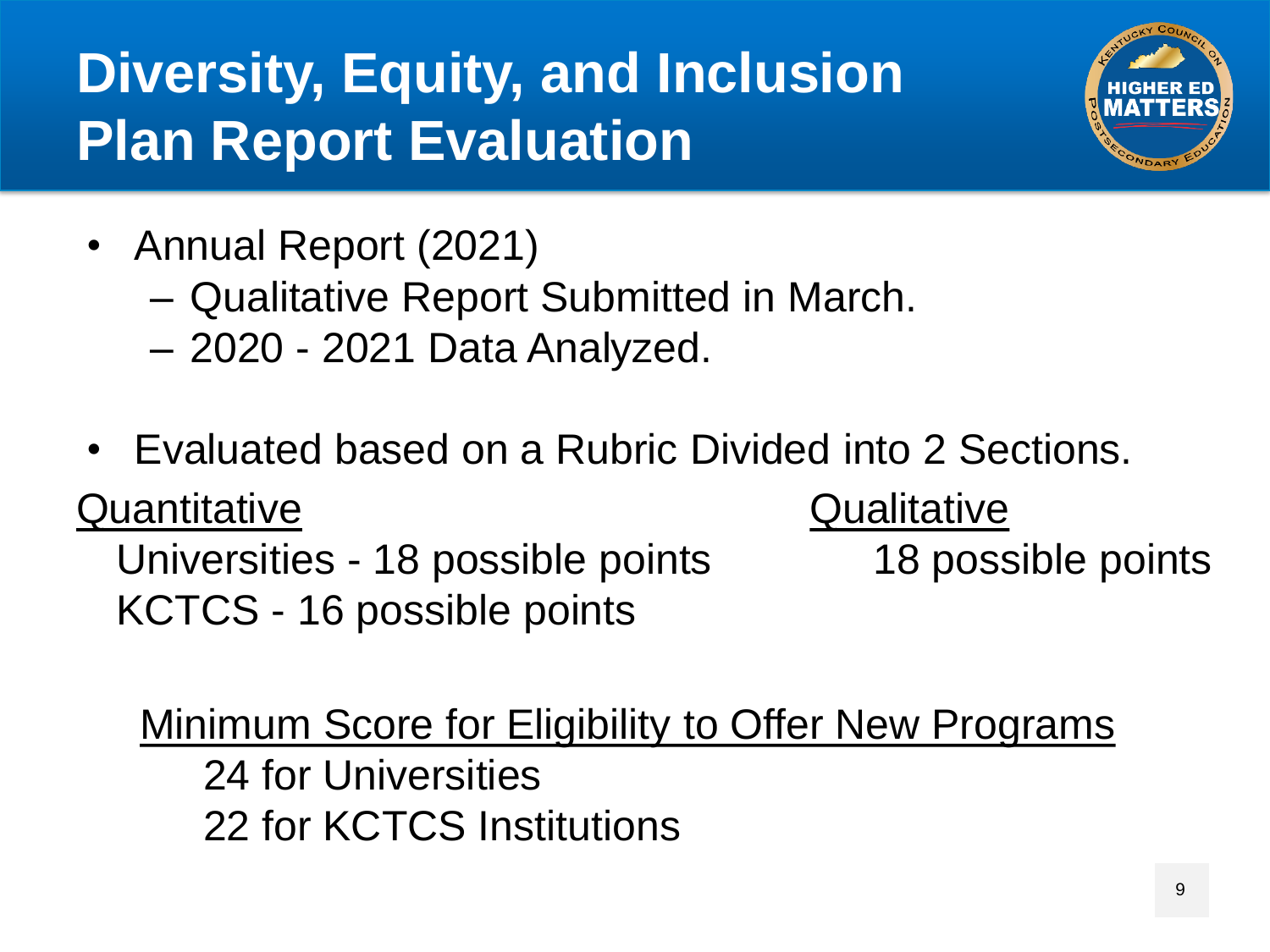### **Diversity, Equity, and Inclusion Plan Report Evaluation – Quantitative**



- Evaluation of progress toward targets set in the following areas:
	- Undergraduate and Graduate Enrollment\*
	- 1<sup>st</sup> to 2<sup>nd</sup> Year Retention (URM and Low Income)
	- Graduation Rate (URM and Low Income)
	- Degrees Conferred/Credentials Awarded (URM and Low Income)
	- Workforce Diversity
- 9 areas for Universities and 8 areas for KCTCS Institutions\*
- Scoring
	- 2 Annual target met or exceeded.
	- 1 Annual target not met, but value is greater than the 2015-2016 baseline.
	- 0 Annual target not met and value is less than the 2015-2016 baseline.
- Maximum of 18 Points for Universities and 16 Points for KCTCS Institutions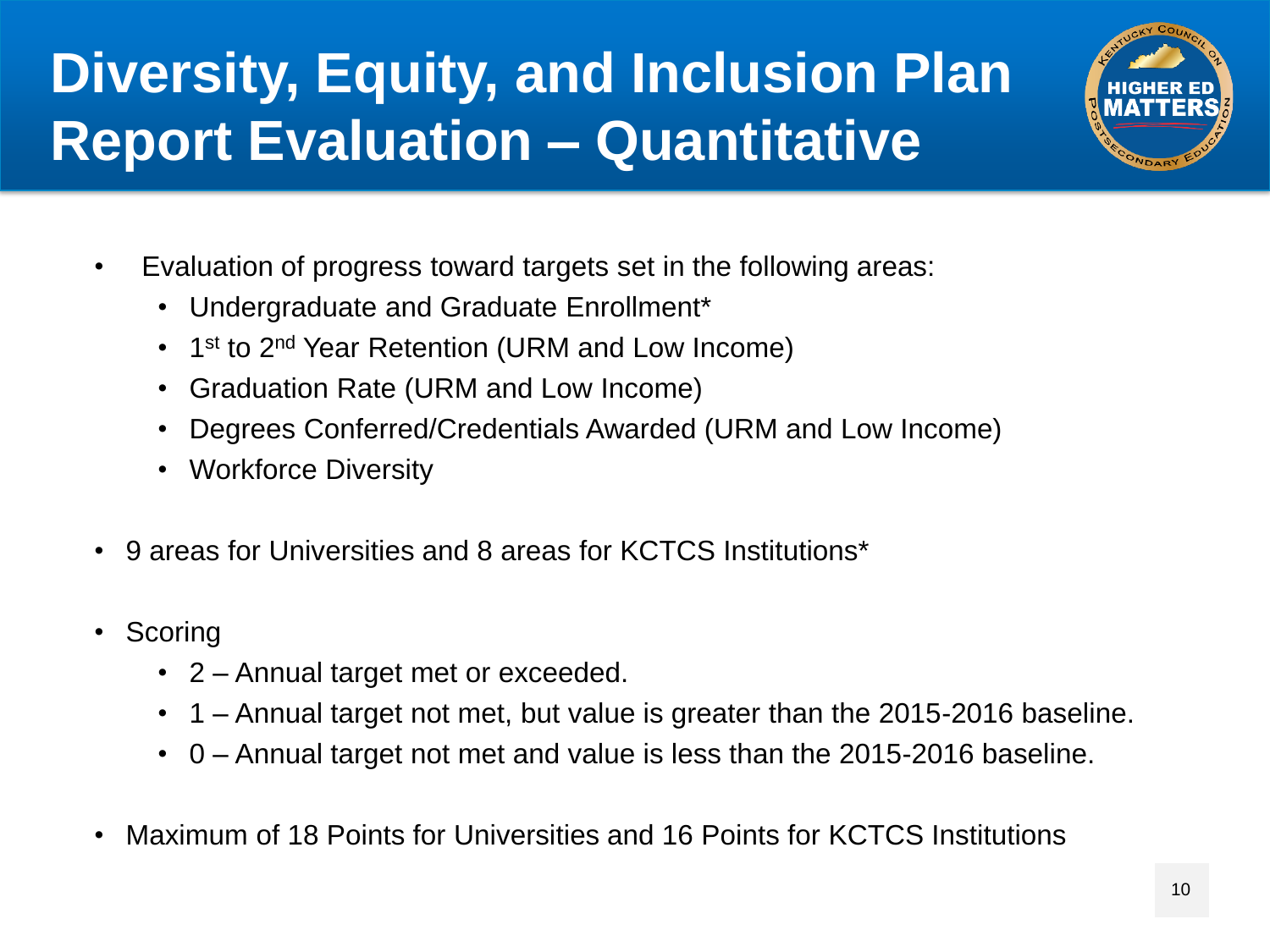### **Diversity, Equity, and Inclusion Plan Report Evaluation – Qualitative**



- 3 focus areas: Opportunity, Success, and Impact
- Each institution's plan identifies strategies designed to meet the goals set forth in each of these focus areas.
- For each focus area, reports are evaluated on the following criteria: Implementation of Strategies with Fidelity, Analysis of Strategy Effectiveness, Lessons Learned and Next Steps
- The 3 evaluation areas are each scored in the following manner:
- 2- Meets or Exceeds Expectations
- 1- Making Progress Toward Meeting Expectations
- 0 Does Not Meet Expectations
- Maximum of 18 Points
- 3 policy areas, each with 3 evaluation areas and a maximum of 2 points in each category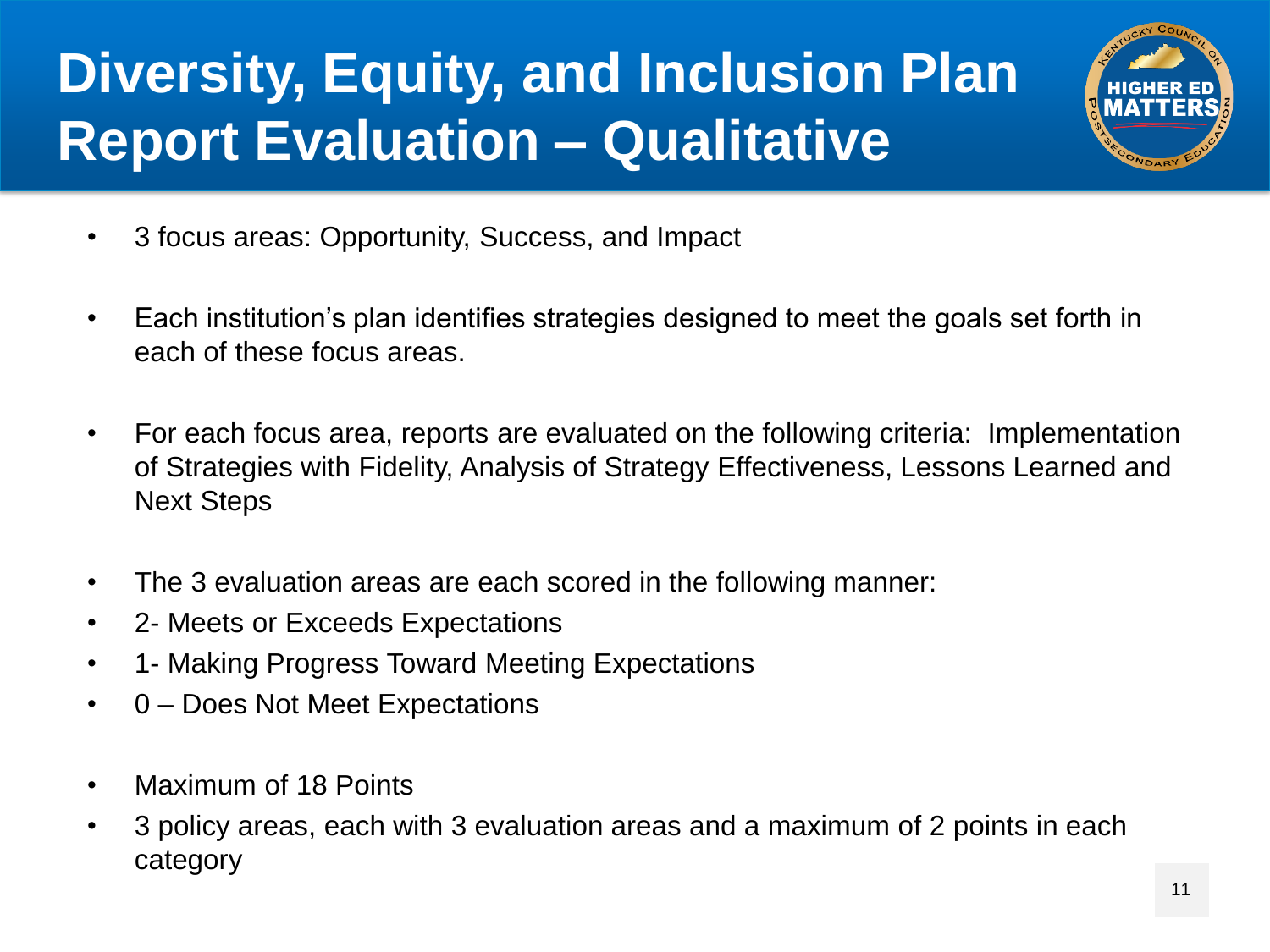

### **Evaluation Process Timeline**

**January 2022 Strategies verified in the new reporting tool**

**February 2022 Review Teams Calibration Meeting**

**March 1, 2022 Diversity Plan Reports Due**

**March 7, 2022 Reports Disseminated to Review Teams**

**April 25, 2022 Scores reported to CEO**

**June 2022 Final scores reported to CPE Board**

**July 1, 2022 Improvement plan instructions given to institutions not meeting the minimum required score**